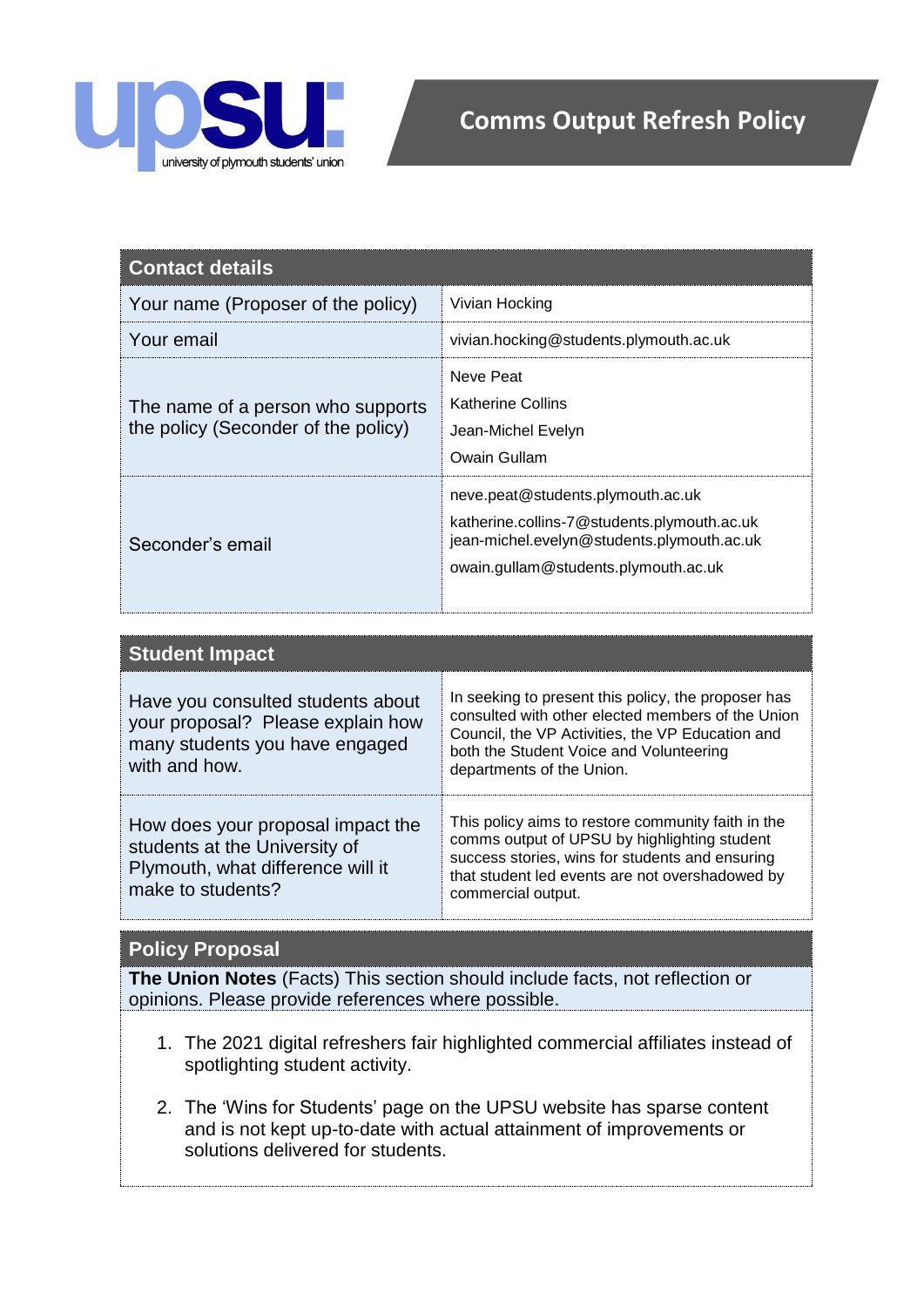- 3. The last tangible 'Win' on the 'Wins for Students' page was the introduction of Microwaves in the SU one year ago.
- 4. The 'Campaigns' page on the UPSU website features three campaigns launched by the prior VP Education and does not highlight any of the work undertaken by the incumbent Sabbatical team.
- 5. The 'Campaigns' page does not highlight any campaigns undertaken by members of the Union Council.
- 6. The different departments within UPSU previously had their own social media output channels that enabled them to spotlight student achievement.
- 7. Social media output of the Union has been consolidated into single branded channels resulting in reduced departmental output.
- 8. The current media output of UPSU is heavily biased towards advertising and does not highlight any of the extra-curricular activity undertaken by the community.
- 9. Visibility of the Union Council is low, there is no promotion of work being undertaken by its elected members.
- 10.The Union Council page on the UPSU website is sparsely populated and does not list its members.
- 11.The Union Council page on the UPSU website does not list any of the policy proposals that have been passed in the current council.

**The Union Believes** (Opinions/Beliefs) This section requires reflection on the facts stated in 'The Union Notes'

- 1. The brand behaviour of UPSU should be student focused and should be comparable to other charity operations.
- 2. The brand behaviour of UPSU should not parallel multinational for-profit organisations.
- 3. The brand behaviour of UPSU should lead by example highlighting student led activity and policy.
- 4. Student fairs such as Freshers Fair and Refreshers Fair exist to spotlight student activity and encourage community engagement.
- 5. Community engagement is essential to enable the Union to operate.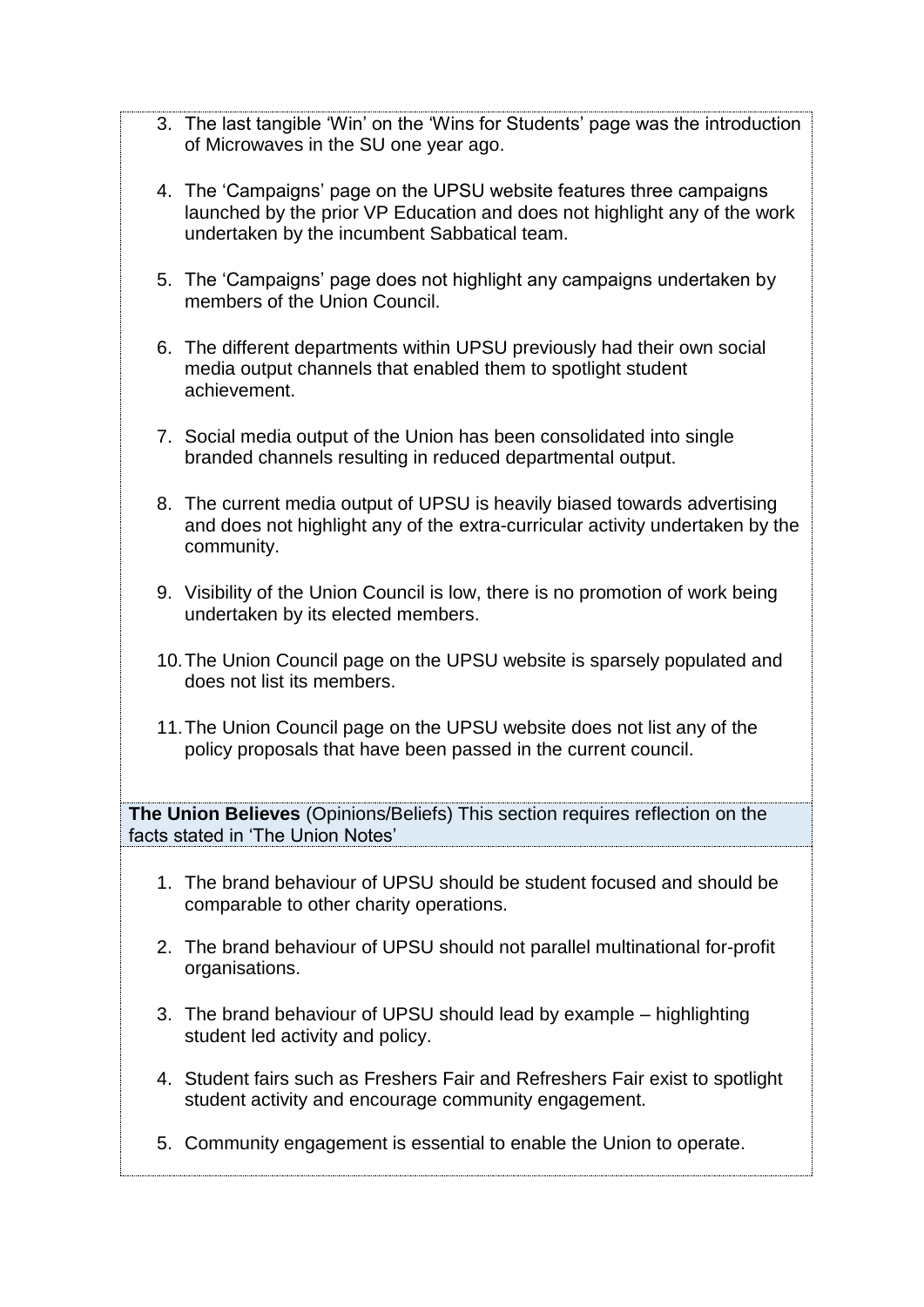- 6. Student fairs such as Freshers Fair and Refreshers fair should promote sustainability within the community, reducing the handout of single-use plastics and throw away material as "freebies."
- 7. Social media output of the Union should focus on celebrating the student community.
- 8. Visibility of democratic operations within the Union should be high.
- 9. Students deserve to have an awareness of the Union Council and what it can do for them.

**The Union Resolves** (Actions) Here you will describe the action you want to be taken, be specific.

- 1. Celebrate and promote student achievements and community activity through UPSU social media channels, drawing from regular community engagements such as student forums, representative 1-2-1 meetings and sabbatical officer reports.
- 2. Work with members of the Union Council to publish articles relating to their activity and increase the visibility of their work to the student community by enabling members of the Union Council to engage in social media takeovers and to produce content posts that highlight their work.
- 3. Ensure that the Union Council webpage is maintained in good condition and kept up to date with policy decisions and minutes whilst also ensuring that succinct points from these documents are highlighted in a format that is accessible to the wider community.
- 4. Ensure that student fairs are student focused, preventing commercial aspects from overshadowing community activity whilst also working with commercial affiliates that attend student fairs to ensure their offerings are both attractive to students and are considerate of UPSUs sustainability objectives.
- 5. Involve the elected Sabbatical Officers in the commercial department of the business, improving their knowledge of commercial operations and enabling the Sabbatical Officers to have more say in the contracts and advertisement agreements undertaken by UPSU.
- 6. To circulate all Union Council papers and reports to SU Directors so they are aware of student-led business and enable them to cascade student business from the council within their respective departments and attend the meeting as observers if required.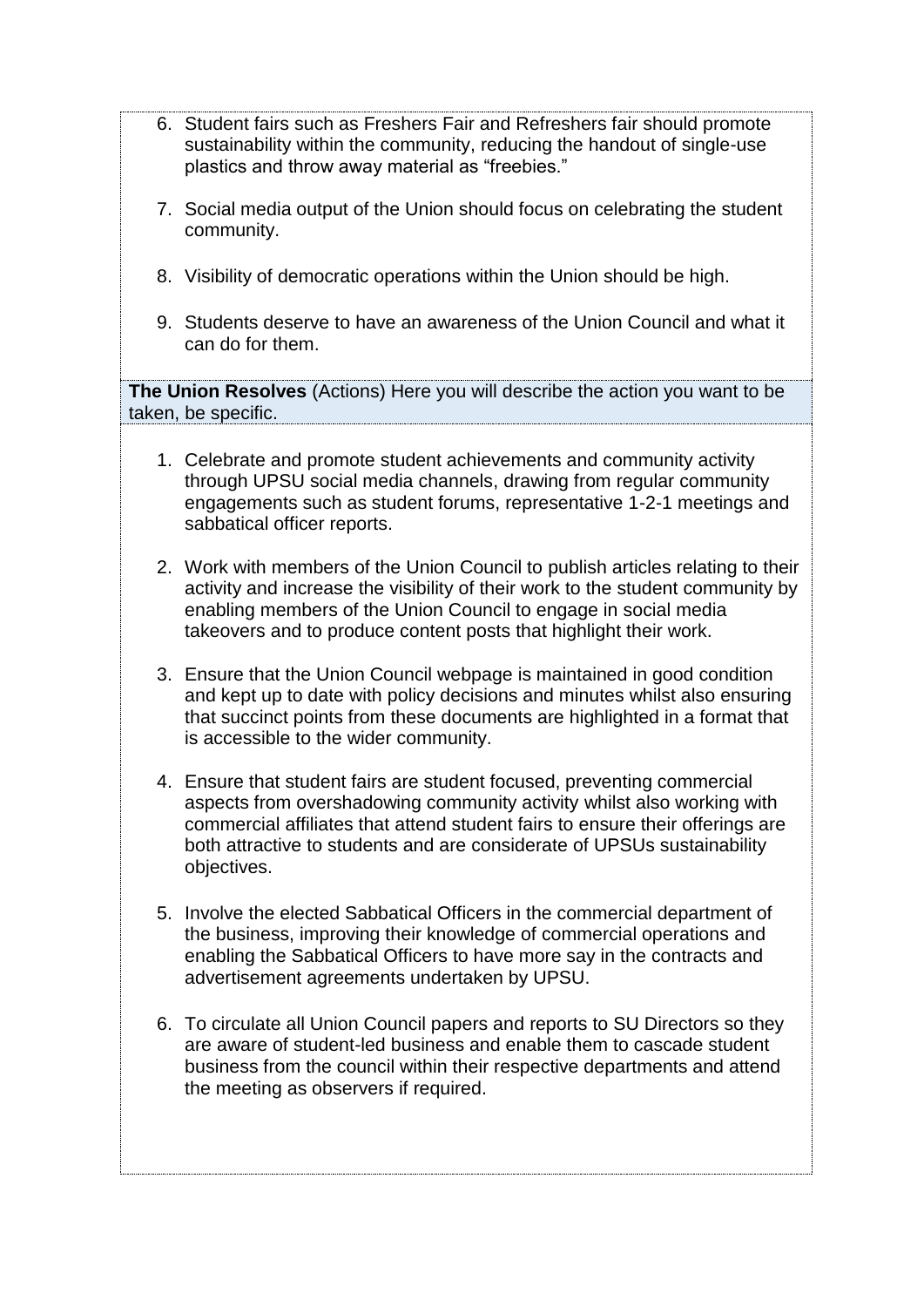**Appendices/supporting information** Please include any supporting information relevant to your motion, this could include; consideration of how you would achieve any points in 'The Union Resolves', links to news articles or online publications

https://www.upsu.com/studentvoice/representatives/unioncouncil/

https://www.upsu.com/studentvoice/campaigns/

https://www.upsu.com/wins/

https://www.facebook.com/upsunion

https://www.instagram.com/up.su/

https://twitter.com/upsu

## **Excerpt from the minutes of meeting 18th March 2021**

Communications Output Refresh Policy Proposal

Viv Hocking - School of Computing, Engineering and Maths Rep and Accountability Board Member gave an overview of the proposal. Viv explained that the resolves seek to increase the visibility of student achievements and to promote student business, making sure that students are being represented and not just treated as a commodity.

Taku Mawera – Part-time BAME Officer commented that they agreed with the overall points in the proposal but felt that it was exclusive of people not involved in societies and by extension clubs and the wider student body.

Viv Hocking expressed confusion as to how Taku Mawera had drawn that conclusion as they had been very careful not direct to any one branch of the Union and clarified that the policy proposal encompasses all students and that the words clubs and societies did not appear in the document.

Owain Gullam – Part-time Welfare Officer explained that initial conversations did take place over a month ago and came about is a direct result of what had happened at Freshers Fair so that may be where the confusion has come from.

Taku thanked Viv and Owain for the clarification.

Martin Nicholls – Part-time Mature Students Officer asked Viv Hocking if, when he was speaking to UPSU about their strategy, was there anything in the current strategy that could hinder how this policy is implemented. Was there any friction about sponsorship deals for example?